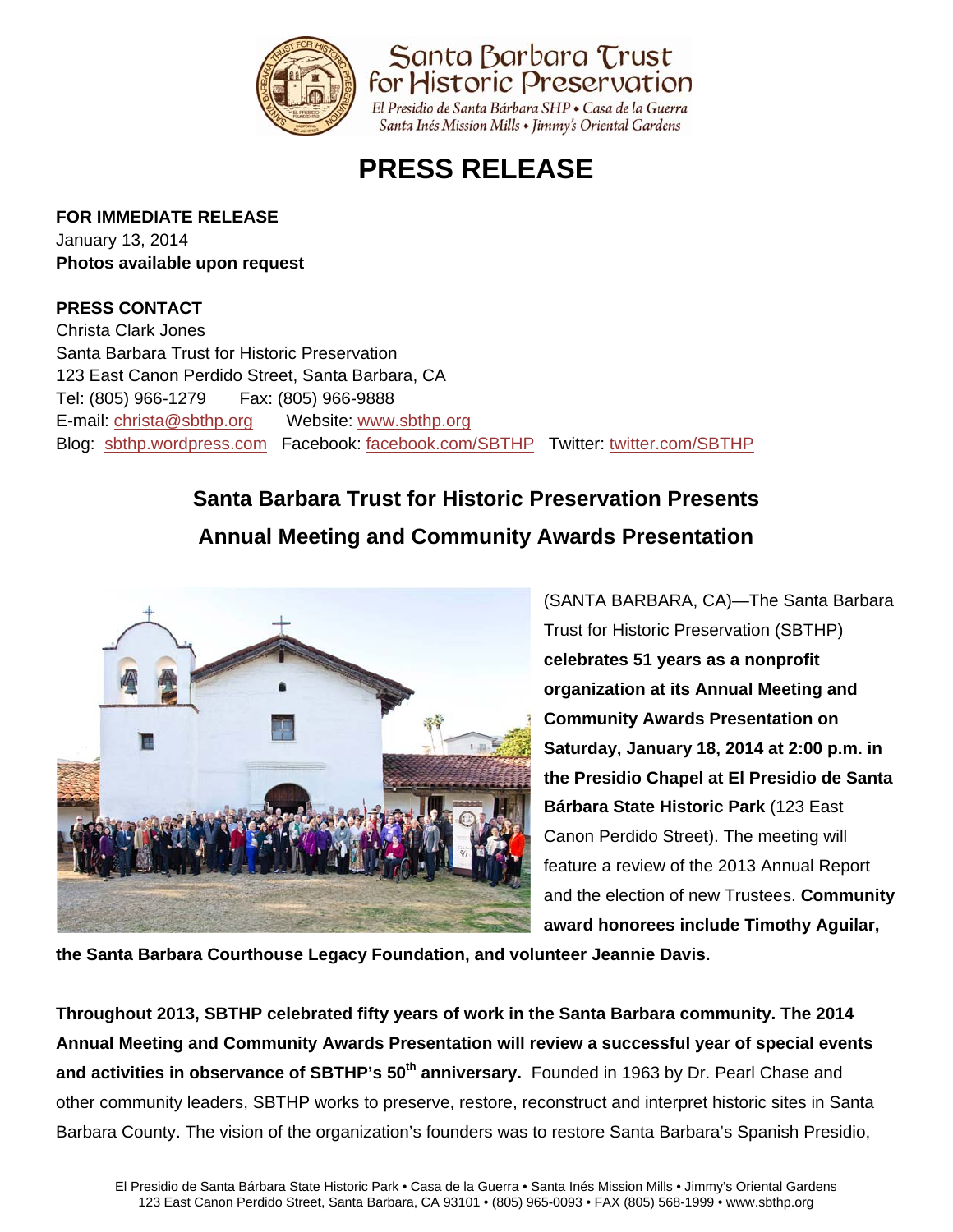reclaim Santa Barbara's birthplace and preserve Santa Barbara County history for future generations. With the help of continuing education activities and exhibits, SBTHP strives to encourage community involvement and foster an appreciation for Santa Barbara's distinct history.

**This year, SBTHP will present the prestigious Pearl Chase Historic Preservation and Conservation Award to Timothy Aguilar for his expertise and commitment to building adobe bricks for the reconstruction of the Presidio Northwest Corner.** Each year the Santa Barbara Trust for Historic Preservation (SBTHP) seeks to present the Pearl Chase Historic Preservation and Conservation Award to a deserving community member or organization dedicated to the values that Dr. Chase stood for in the fields of historic preservation and conservation. This annual lifetime achievement award serves as a tribute to the life and work of Pearl Chase, the famous leader of community activism and preservation in Santa Barbara, and to the work that continues today as a result of the inspiration she provided.

**The 2013 George and Vivian Obern Preservation Stewardship Award is being presented to the Santa Barbara Courthouse Legacy Foundation.** The George and Vivian Obern Preservation Stewardship Award recognizes individuals or organizations that demonstrate outstanding preservation work in connection with a specific project in and around Santa Barbara County. This prestigious award was named in honor of George and Vivian Obern in 2006 for their lifelong preservation work, including their successful efforts to save the Thomas Hope House (built 1875, added to the National Register of Historic Places in 1978), condemned by the county of Santa Barbara but saved by the Oberns.

**SBTHP is also presenting the Sue Higman Volunteer of the Year Award to Jeannie Davis, a ceramicist who dedicated her time and talent to creating several commemorative items and plaques throughout the year, including a plaque commemorating Crown Prince Felipe of Spain's visit to Santa Barbara on November 15, 2013 which will be placed on the future Presidio Donor Wall.** Named in honor of longtime SBTHP supporter and community activist Sue Higman, the award will be given annually to an individual or individuals who have made outstanding contributions of their time to SBTHP over the course of a year. This award is given to an individual or individuals who have made outstanding contributions of their time to SBTHP over the course of a year. Established in 2010, the award is named in honor of longtime SBTHP supporter and friend, Sue Higman.

The Jim and Sue Higman Internship is a competitive internship named to honor generosity of Jim and Sue Higman. This year it was presented to Mika Thornburg, who recently completed her internship in the Historic Resources Division.